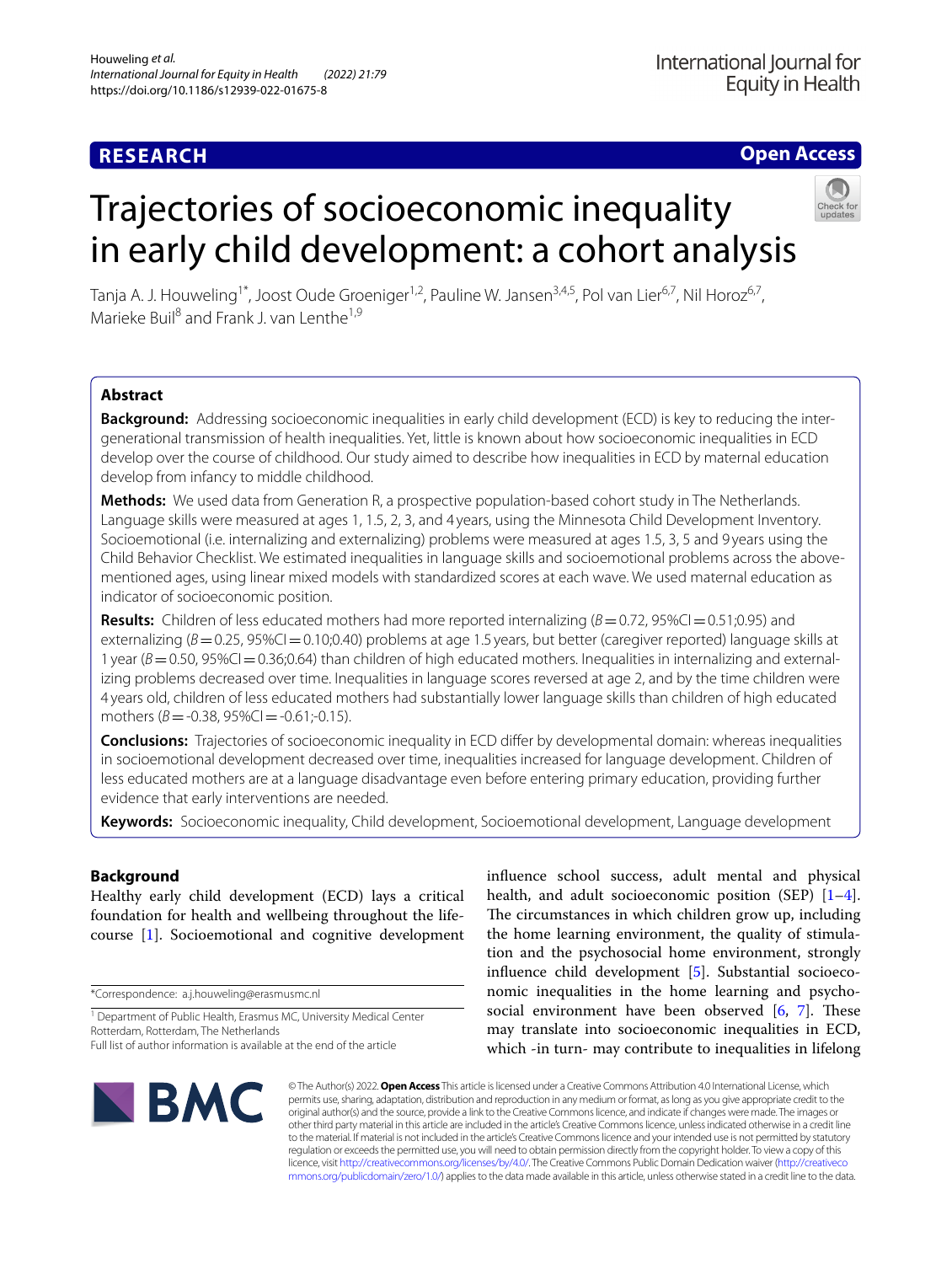socioeconomic and health outcomes [[4\]](#page-8-1) and to the transmission of social and health (dis) advantages across generations.

While early child health and development has received considerable interest in recent years, most attention has gone to physical child health, rather than to socioemotional and language-cognitive development [[3\]](#page-8-5). Furthermore, socioeconomic inequalities in these developmental domains are often not quantifed, hampering our understanding of the magnitude of the problem. Finally, very little is known about how socioeconomic inequalities in ECD develop throughout childhood, as most ECD inequality studies that have been conducted are cross-sectional in nature  $[8-15]$  $[8-15]$  $[8-15]$ , with only a few exceptions using longitudinal analyses [[16](#page-8-8)].

Understanding how socioeconomic inequalities develop as children age, is important, given the consequences they have for inequalities in life course trajectories in health and wellbeing [[2\]](#page-8-9). To aid more efective policy making, a better understanding is needed about the ages at which socioeconomic inequalities in ECD emerge, increase and/or decrease, or persist. Inequalities in child development by maternal education are of particular interest, given the potentially important role of maternal education in the home learning and psychosocial environment and its infuence on childhood cognitive development [[6](#page-8-3), [17,](#page-8-10) [18](#page-8-11)].

Our study aims to describe trajectories of inequality in cognitive and socioemotional child development by maternal education using longitudinal data from Generation R, a population-based prospective cohort study.

#### **Methods**

#### **Study population**

We used data from the Generation R Study, a prospective cohort in Rotterdam, the Netherlands. The Generation R Study follows children from fetal life to adolescence [\[19](#page-8-12)]. During the inclusion period, all pregnant women residing in Rotterdam with an expected delivery date between April 2002 and January 2006 were invited to participate. Approximately 61% (*n*=9778) of women agreed to this. These women gave birth to 9749 live-born children, of whom 7893 children were available for postnatal follow-up. For our analyses, children were included if information was available on maternal education and if information was available on at least the baseline and one subsequent assessment of any of the developmental outcomes.

#### **Measures**

Language development was measured using the subscale 'language development' of the Minnesota Child Development Inventory (MCDI) [[20\]](#page-8-13). This subscale was assessed at ages 1, 1.5, 2, 3, and 4 years old. At each assessment, the main caregiver was asked to indicate (answering either 'yes' or 'no') which words or sentences their child was able to say or understand. Following the scoring method of the scale, if three items in a row were answered with 'no', all later items were coded to 'no' too  $[20]$  $[20]$ . The sum of the total amount of 'yes' responses was obtained The sum scores were converted to standardized scores for each wave, i.e. using the sample mean and sample standard deviation at each wave. Standardization was done separately for boys and girls.

Socioemotional development was measured using the Child Behavior Checklist (CBCL)  $[21]$  $[21]$  $[21]$ . This questionnaire was flled in by the main caregiver when children were 1.5, 3, 5 and 9 years old. The CBCL is classified into two broadband subscales, one for internalizing (emotional) problems and one for externalizing (behavioral) problems. At each wave, the sum of each subscale was calculated. At ages 1.5 to 5 years, the pre-school form (CBCL/1½-5), consisting of 99 problem items, was used. At 9 years, the school form (CBCL/6-18), consisting of 112 problem items, was used. The main caregiver (usually the mother) was asked to rate all problem items on a three-point scale: 0 (not true), 1 (somewhat or sometimes true), and 2 (very true or often true). The sum scores of each of the subscales were converted to standardized scores at each wave, separately for each sex.

As per our research protocol, we also explored the possibility of describing inequalities in trajectories of motor development, measured using the MCDI. Unfortunately, the scale to assess gross motor skills at age 4 years old in Generation R consisted of only two items. This caused both a ceiling effect and low variance of the scores. Also at age 18 months, there appeared to be a ceiling effect. This hampered the usability of this outcome to answer our research question. Findings for motor development are reported in the appendix (Additional fle [1:](#page-7-0) Table S1).

Maternal education was assessed by questionnaire during pregnancy. If educational attainment either changed throughout the subsequent years, or was missing during pregnancy, the highest reported level at subsequent waves was used for the analyses. Following the defnition of Statistics Netherlands [[22\]](#page-8-15), educational attainment was categorized and coded as either low (primary school; lower vocational training, intermediate general school; 3years general secondary school), middle (>3years general secondary school; intermediate vocational training; 1st year of higher vocational training), or high (higher vocational training; bachelor degree; higher academic education; PhD).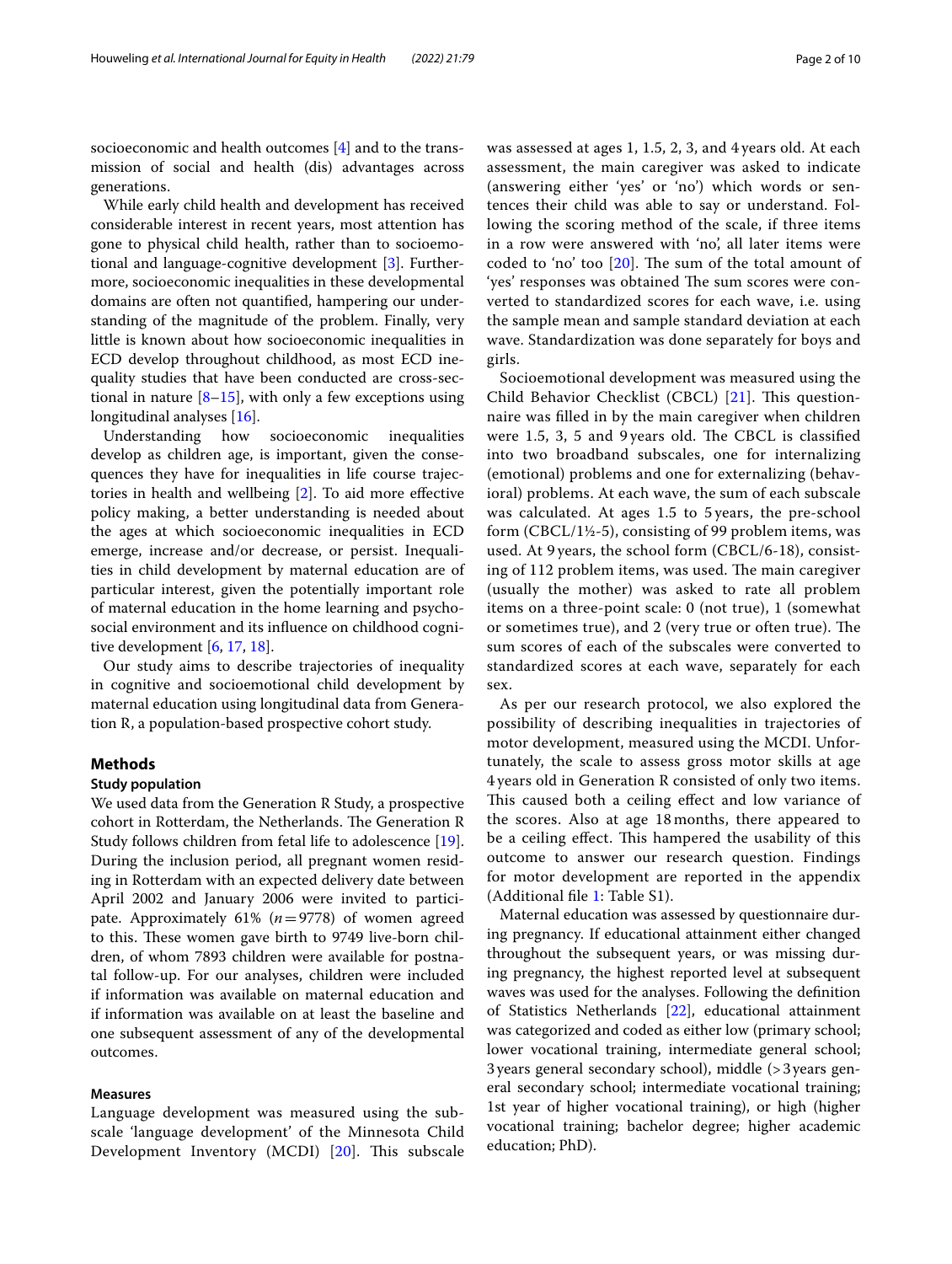#### **Statistical analyses**

To estimate inequalities in ECD at each wave, and changes in these inequalities across waves, we used linear mixed models with maximum likelihood estimation, with a dummy for each wave, and random intercept to account for repeated observations within children [[23](#page-8-16), [24](#page-8-17)]. Exact age at each wave was added as a time-variant covariate in the analyses. We estimated and visualized the trajectories by SEP and sex using the following full factorial model:

 $Y = B_0 + B_{\text{SEP}} + B_{\text{Wave}} + B_{\text{Sex}} + B_{\text{ActualAge}} + B_{\text{SEP}* \text{Wave}} + B_{\text{S}}$  $E_{\rm F+Sex} + B_{\rm Wave* Sex} + B_{\rm SEP*Wave* Sex} + U_{\rm i}$ 

The model was estimated for each outcome separately. The model gives the difference in standardized scores of the outcome between low and high SEP at each wave, and changes in these SEP diferences across waves. It also allowed us to test whether there are any sex diferences in the magnitude of inequality in the outcome. Because outcomes are standardized separately for boys and girls, no conclusions can be drawn about sex diferences in the outcome itself, only about sex diferences in inequality in the outcome – the focus of our study.

To account for selective dropout, sample weights were used in the above analyses by estimating the inverse probability weights from a logistic model of the probability of remaining in the study sample after completing the baseline measurement [\[25](#page-8-18)]. Maternal education, household income (continuous variable), ethnicity (migration background yes/no), maternal age at enrollment (in years), marital status during pregnancy (categories: married, living together, no partner), mental health problems during pregnancy (yes/no), child's sex, and score of the developmental outcome of interest at baseline, were used as predictors in this logistic regression model. Sample weights were calculated separately for each outcome because of (small) diferences in sample size.

#### **Results**

For language development, data for analyses were available for 4672 children, and for internalizing and externalizing problems for 4795 children (Table [1\)](#page-2-0). About 10% of children had a mother with low educational attainment, 27% had a mother with middle level educational attainment, and 64% had a mother with a high educational attainment.

#### **Language skills**

At age 1year old, girls of less educated mothers had a 0.50 (95%CI: 0.36;0.64) standard deviation higher score on reported language skills than girls of high educated mothers (Table [2,](#page-3-0) Fig. [1\)](#page-4-0). Similar inequalities in language scores were observed for boys. Half a year later, the reported advantage of children of less educated mothers <span id="page-2-0"></span>**Table 1** Description of the study sample for each developmental domain

|            | Language skills <sup>a</sup><br>n (% of total) | Internalizing and<br>externalizing<br>problems <sup>b</sup><br>n (% of total) |
|------------|------------------------------------------------|-------------------------------------------------------------------------------|
| N          | 4672                                           | 4795                                                                          |
| high SEP   | 2969 (63.5%)                                   | 3070 (64%)                                                                    |
| middle SFP | 1243 (26.6%)                                   | 1275 (26.6%)                                                                  |
| low SFP    | 460 (9.8%)                                     | 450 (9.4%)                                                                    |
| Girls      | 2359 (50.5%)                                   | 2422 (50.5%)                                                                  |

a Assessed with MCDI

**b** Assessed with CBCL

had disappeared, and from age 2 years onwards, children of less educated mothers had lower language scores than their peers of high educated mothers. At age 4 years old, girls of less educated mothers scored 0.38 standard deviation lower (95%CI:  $-0.61; -0.15$ ) on language skills than their peers of high educated mothers (middle vs. high education: -0.22, 95%CI%: −0.32;-0.11) (*p*-value for change in inequality between ages 1 and  $4$  years: < 0.001). Again, fndings were similar for boys (low vs. high education at age 4 years: -0.26,  $95\%$ CI:  $-0.45$ ;-0.07, p-value for change in inequality between ages 1 and  $4$  years: < 0.001).

#### **Socioemotional development ‑ internalizing problems**

Already at age 1.5years old, inequalities in internalizing problems were present, for both boys and girls (Table [3](#page-5-0), Fig. [1\)](#page-4-0). Girls of less educated mothers had on average a 0.72 (95%CI: 0.51;0.95) standard deviation higher score on internalizing problems than girls of high educated mothers (middle education vs. high education: 0.22, 95%CI 0.13;0.32). Boys of less educated mothers had a 0.55 (95%CI: 0.36;0.75) standard deviation higher score than boys of high educated mothers (middle education vs. high education: 0.30, 95%CI: 0.20;0.40). Inequalities in internalizing problem behavior decreased with age (*p*-value for diference between ages 1.5 and 9years, for girls: <0.001, for boys: 0.002). At age 9years old, girls of less educated mothers had a 0.26 (95%CI: 0.04;0.47) standard deviation higher score on internalizing problem behavior than girls of high educated mothers, whereas inequalities between girls of middle and high educated mothers had disappeared. For boys at this age, no diferences were observed between educational groups.

#### **Socioemotional development ‑ externalizing problems**

Also for externalizing problems, inequalities were already present at age 1.5years old (Table [3,](#page-5-0) Fig. [1](#page-4-0)), with girls of less educated mothers scoring 0.25 standard deviation higher (95%CI: 0.10;0.40) than those of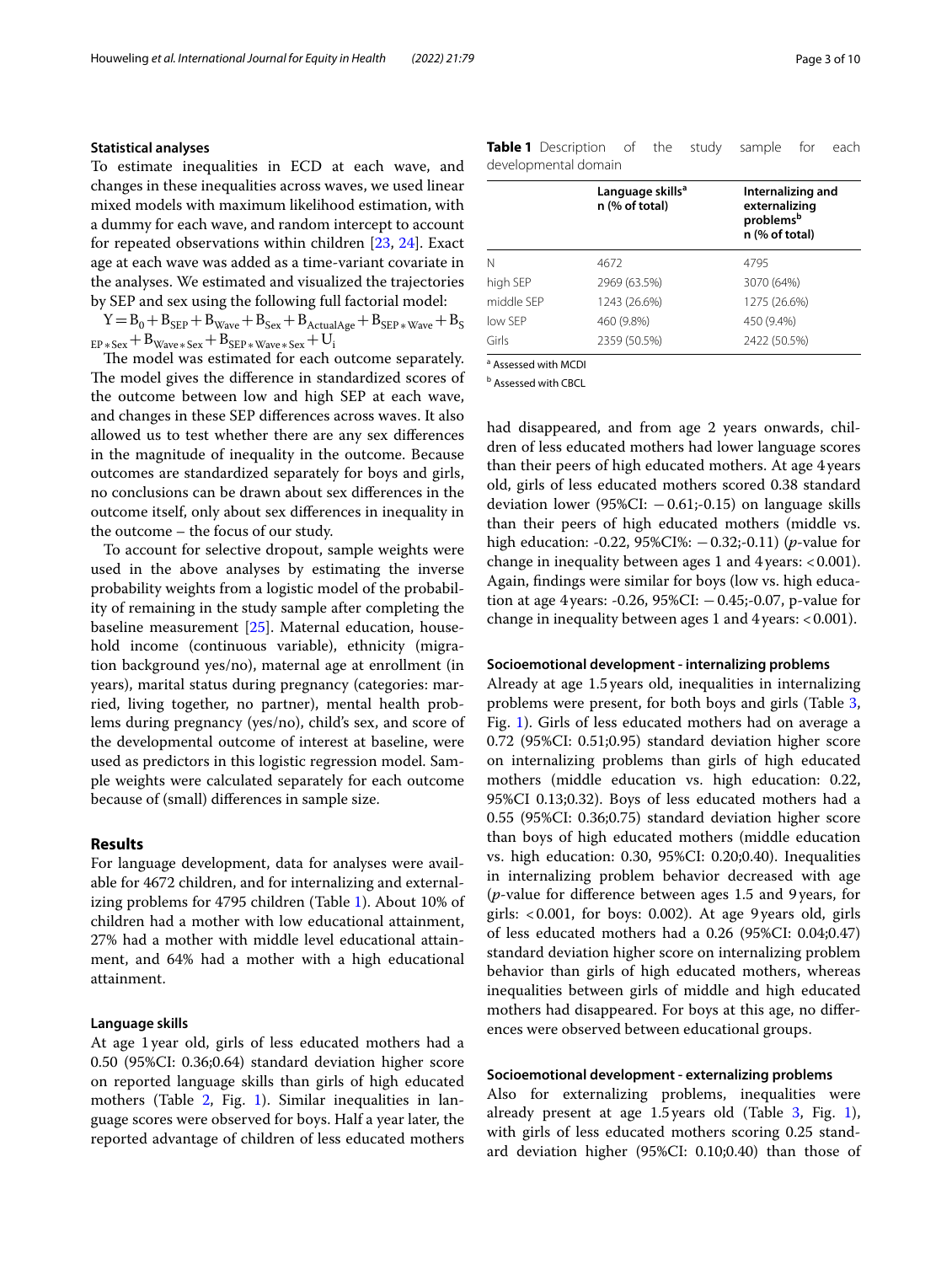|                             |                              |   | Age 1.5 years                    |                 | Age 2 years             |       | Age 3 years             |        | Age 4 years                                                                    |        | Diff. between ages 1 and<br>4years |     |
|-----------------------------|------------------------------|---|----------------------------------|-----------------|-------------------------|-------|-------------------------|--------|--------------------------------------------------------------------------------|--------|------------------------------------|-----|
|                             | B (95%Cl)                    | α | B (95%CI)                        | Q               | <b>B</b> (95%CI)        | p     | B (95%Cl)               | p      | B (95%CI)                                                                      | Q      | B (95%Cl)                          | Q   |
| Language skills             |                              |   |                                  |                 |                         |       |                         |        |                                                                                |        |                                    |     |
| Girls                       |                              |   |                                  |                 |                         |       |                         |        |                                                                                |        |                                    |     |
| Ref.<br>High SEP            |                              |   | Ref.                             |                 | Ref.                    |       | Ref.                    |        | Ref.                                                                           |        |                                    |     |
| Middle SEP 0.29 (0.20;0.38) |                              |   | $(5.001 \ 0.02 \ (-0.07, 0.12))$ | 673             | $-0.05(-0.15,0.05)$     | 297   | $-0.13(-0.24)-0.3$ 0.15 |        | $-0.22(-0.32,-0.11) < 0.01$                                                    |        | - 00:7 (882-4910-1)                |     |
| Low SEP                     | 0.50(0.36;0.64)              |   |                                  | 539             | $-0.24(-0.42, 0.06)$    | .009  | $-0.22(-0.41,0.30)$     | .023   | $-0.38(-0.61,-0.15)$ <.001                                                     |        | $-0.88 (-1.13, 0.63)$ <.001        |     |
| Boys                        |                              |   |                                  |                 |                         |       |                         |        |                                                                                |        |                                    |     |
| Ref.<br>High SEP            |                              |   | Ref.                             |                 | Ref.                    |       | Ref.                    |        | Ref.                                                                           |        |                                    |     |
| Middle SEP 0.33 (0.24;0.42) |                              |   | $-0.13 (-0.23,-0.03)$            | $\overline{11}$ | $-0.25(-0.35,-0.15)$    | < 001 |                         |        | $-0.24 (-0.35; -0.13)$ $-0.00$ , $\overline{0.00}$ $-0.00$ , $\overline{0.00}$ |        | $-0.61(-0.75,0.47)$ < 0.01         |     |
| Low SEP 0.49 (0.34;0.64)    |                              |   | $(0.001 - 0.000 - 0.000)$        | 493             | $-0.35(-0.51,-0.18)$    | 001   | $-0.33(-0.51;0.15)$     | < .001 | $-0.26(-0.45,-0.07)$                                                           | 006    | $-0.75(-0.98, 0.53)$ < 0.001       |     |
| Difference girls-boys (*)   |                              |   |                                  |                 |                         |       |                         |        |                                                                                |        |                                    |     |
| High SEP<br>Ref.            |                              |   | Ref.                             |                 | Ref.                    |       | Ref.                    |        | Ref.                                                                           |        |                                    |     |
|                             | Middle SEP 0.04 (-0.09;0.17) |   | $-0.070(-0.29)$ - 585.           | .033            | $-0.20$ $-0.34$ ; 90.00 | .006  | $-0.11(-0.26, 0.05)$    | $-167$ | $-0.07(-0.22,0.09)$                                                            | $-417$ | $-0.10 (-0.29, 0.09)$              | 288 |
| Low SEP                     | $-0.01(-0.21, 0.20)$         |   | $0.10 (-0.11, 0.31)$             | 359             | $-0.11 (-0.34; 0.13)$   | 380   | $-0.11(-0.37;0.15)$     | 421    | $0.12(-0.18, 0.42)$                                                            | 424    | $0.13 (-0.20, 0.46)$               | 451 |

<span id="page-3-0"></span>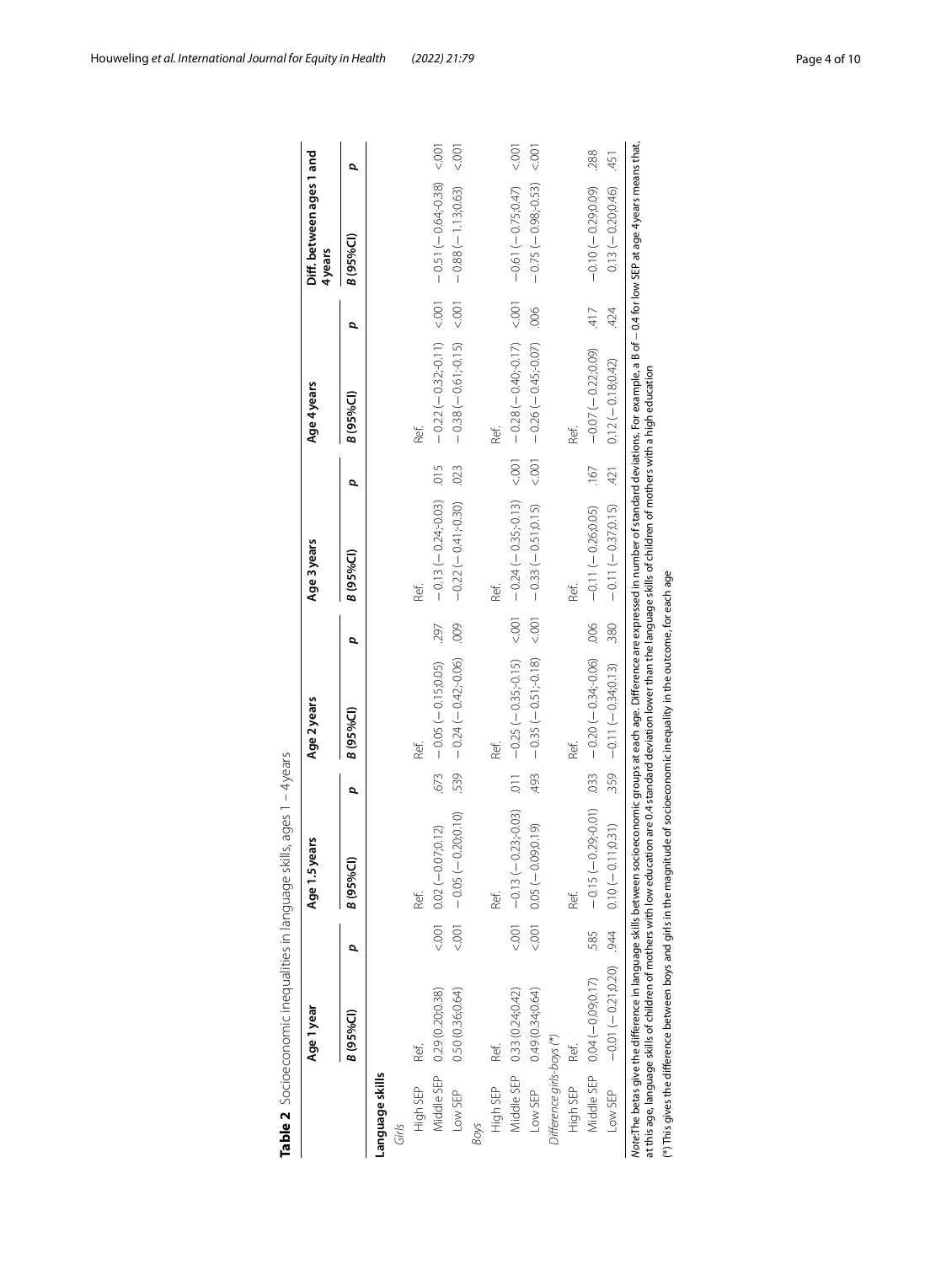

<span id="page-4-0"></span>high educated mothers (middle vs. high education: 0.14, 95%CI: 0.05;0.24). These inequalities were of similar magnitude for boys. Inequalities in externalizing problems remained present until 5years of age, after which they declined (*p*-value for diference between ages 1.5 and 9years, for girls: 0.014, for boys: 0.133). At age 9 years,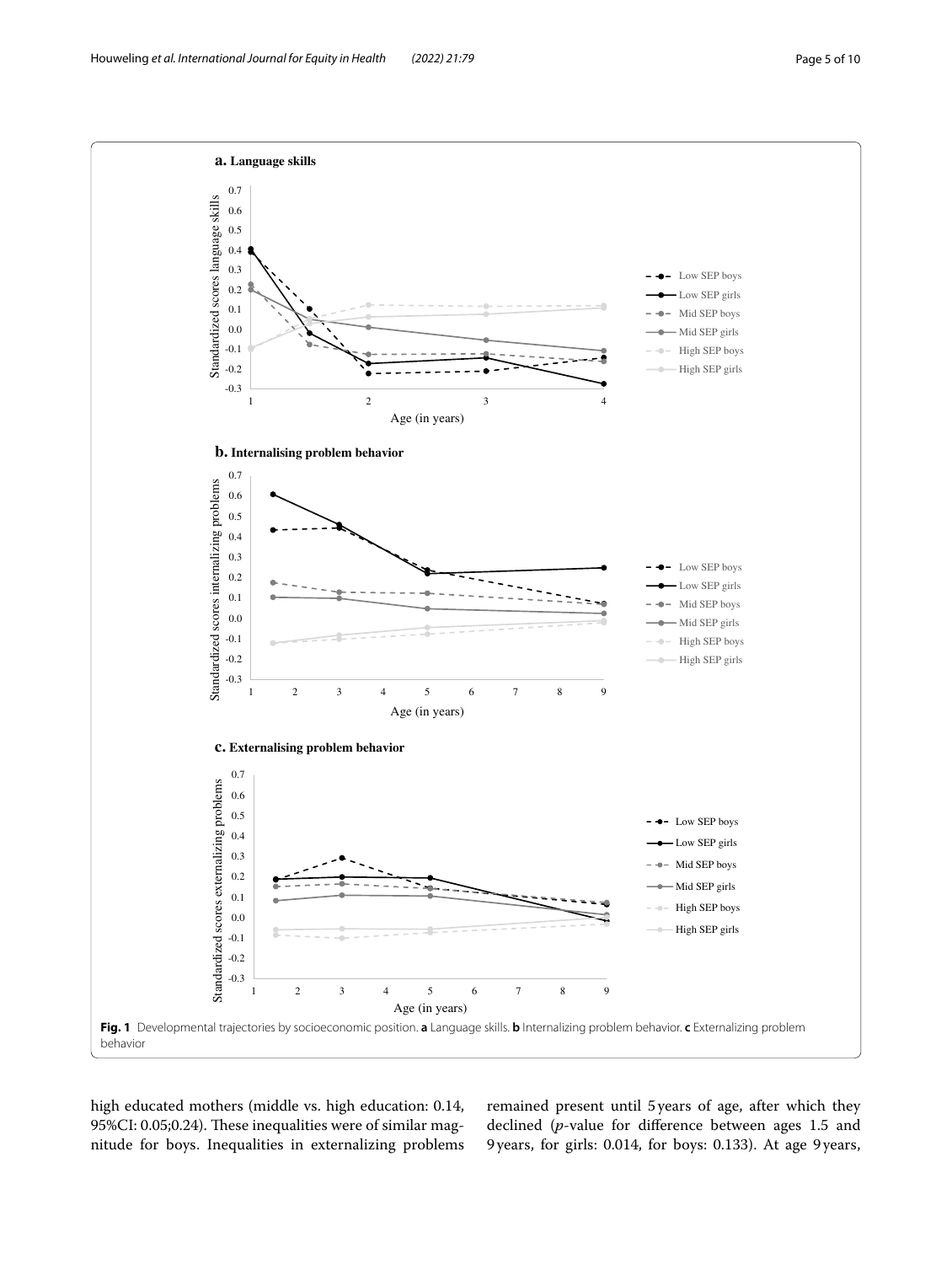<span id="page-5-0"></span>

|                                | Age 1.5 years        |                | je 3 years<br>ዴ                            |                | Age 5 years          |                | Age 9 years          |            | Diff. between ages 1.5 and<br>9years |         |
|--------------------------------|----------------------|----------------|--------------------------------------------|----------------|----------------------|----------------|----------------------|------------|--------------------------------------|---------|
|                                | <b>B</b> (95%Cl)     | p-value        | B (95%CI)                                  | p-value        | B (95%Cl)            | p-value        | B (95%Cl)            | p-value    | B (95%Cl)                            | p-value |
| Internalizing problem behavior |                      |                |                                            |                |                      |                |                      |            |                                      |         |
| Girls                          |                      |                |                                            |                |                      |                |                      |            |                                      |         |
| High SEP                       | Ref.                 |                | Ref.                                       |                | Ref.                 |                | Ref.                 |            | Ref.                                 |         |
| Middle SEP                     | 0.22(0.13; 0.32)     | 5001           | 0.18 (0.08;0.28)                           | 500            | $0.09(-0.01;0.19)$   | .065           | $0.04 (-0.07, 0.14)$ | 524        | $-0.19(-0.31) - 0.06$                | 003     |
| Low SEP                        | 0.72(0.51, 0.95)     | 5001           | 0.54(0.34;0.74)                            | $500 - 500$    | 0.26 (0.09,0.44)     | 003            | 0.26 (0.04;0.47)     | 018        | $-0.47(-0.74, 0.20)$                 | 5001    |
| Boys                           |                      |                |                                            |                |                      |                |                      |            |                                      |         |
| High SEP                       | Ref.                 |                | Ref.                                       |                | Ref.                 |                | Ref.                 |            | Ref.                                 |         |
| Middle SEP                     | 0.30 (0.20;0.40)     | $500 - 500$    | 0.23(0.13; 0.33)                           | 500            | 0.20 (0.10;0.30)     | $500 - 700$    | $0.09 (-0.02; 0.20)$ | 394        | $-0.21(-0.34; 0.08)$                 | 002     |
| Low SEP                        | 0.55 (0.36;0.75)     | 5001           | 0.55 (0.35;0.74)                           | $500 - 75$     | 0.31 (0.13;0.50)     | $\overline{0}$ | $0.09(-0.12,0.31)$   | $\Xi$      | $-0.46(-0.74, 0.18)$                 | .002    |
| Difference girls-boys (*)      |                      |                |                                            |                |                      |                |                      |            |                                      |         |
| High SEP                       | Ref.                 |                | Ref.                                       |                | Ref.                 |                | Ref.                 |            | Ref.                                 |         |
| Middle SEP                     | $0.07 (-0.07; 0.21)$ | 306            | $0.05 (-0.09, 0.19)$                       | 474            | $0.11 (-0.03; 0.25)$ | .134           | $06(-0.10, 0.21)$    | 486        | $-0.02(-0.20,0.16)$                  | 846     |
| Low SEP                        | $-0.17(-0.47;0.12)$  | 247            | $0.003(-0.28;0.29)$                        | 979            | $0.05 (-0.20, 0.30)$ | .694           | $-0.17(-0.47, 0.14)$ | .284       | $0.01 (-0.38, 0.40)$                 | 964     |
| Externalizing problem behavior |                      |                |                                            |                |                      |                |                      |            |                                      |         |
| Girls                          |                      |                |                                            |                |                      |                |                      |            |                                      |         |
| High SEP                       | Ref.                 |                | Ref.                                       |                | Ref.                 |                | Ref.                 |            | Ref                                  |         |
| Middle SEP                     | 0.14(0.05; 0.24)     | 003            | 0.16 (0.07;0.26)                           | $\overline{0}$ | 0.16 (0.07;0.26)     | $\overline{5}$ | $0.01 (-0.09, 0.11)$ | 807        | $-13(-0.25, 0.16)$                   | .026    |
| Low SEP                        | 0.25 (0.10;0.40)     | $\overline{0}$ | 0.25(0.07, 0.43)                           | .006           | 0.25 (0.08;0.42)     | .004           | $-0.02(-0.21,0.18)$  | 864        | $-26(-0.48,-0.05)$                   | 014     |
| Boys                           |                      |                |                                            |                |                      |                |                      |            |                                      |         |
| High SEP                       | Ref.                 |                | Ref.                                       |                |                      |                |                      |            |                                      |         |
| Middle SEP                     | 0.24(0.14, 0.33)     | 000            | 0.27 (0.17;0.37)                           | 001            | 0.22 (0.12;0.32)     | 5001           | 0.10 (0.00;0.21)     | <b>6KO</b> | $-0.13(-0.25,-0.01)$                 | 029     |
| Low SEP                        | 0.27(0.12)0.43       | 001            | 0.39(0.21, 0.57)                           | 5.001          | 0.22(0.07; 0.37)     | ,005           | $0.10 (-0.10, 0.29)$ | 341        | $-0.18(-0.17005)$                    | .133    |
| Difference girls-boys (*)      |                      |                |                                            |                |                      |                |                      |            |                                      |         |
| High SEP                       | Ref.                 |                | Ref.                                       |                | Ref.                 |                | Ref.                 |            |                                      |         |
| Middle SEP                     | $0.09(-0.04,0.23)$   | .168           | $0 (-0.04, 0.24)$<br>$\overline{\text{o}}$ | 147            | $0.05(-0.08, 0.19)$  | 449            | $0.09(-0.05, 0.24)$  | .207       | $-0.002(-0.13, 0.14)$                | 977     |
| Low SEP                        | $0.02 (-0.19, 0.24)$ | 826            | $0.14(-0.11, 0.39)$                        | 279            | $-0.03(-0.26, 0.20)$ | 775            | $0.11 (-0.16, 0.39)$ | 426        | $0.09(-0.22;0.40)$                   | 578     |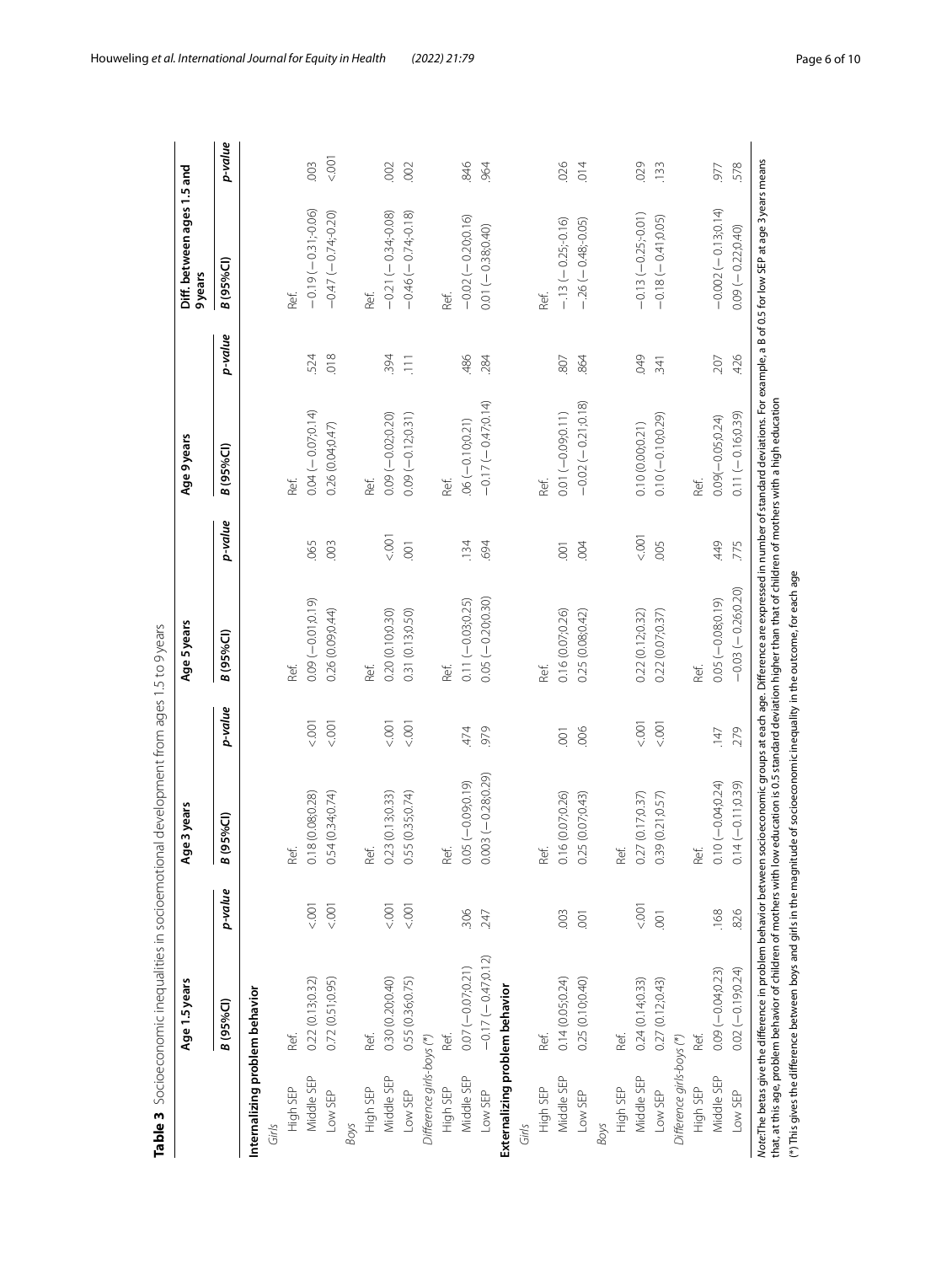inequalities were no longer present for girls. For boys, inequalities between those of less educated and high educated mothers were small (low vs. high education: 0.10, 95%CI: −0.10;0.29), whereas there were no inequalities between the middle and high educated groups.

#### **Discussion**

In a large, longitudinal sample with repeated assessments, we showed that inequalities in ECD difer by developmental domain: whereas inequalities in socioemotional development decreased over time, inequalities in language skills increased. More specifcally, we found that children of less educated mothers had more reported internalizing and externalizing problems at 1.5years old, but better reported language skills at 1 year old than children of high educated mothers. For internalizing and externalizing problem behavior, inequalities decreased over time. For language skills, inequalities increased over time, such that at age 4years, children of less educated mothers had substantially worse language skills than children of high educated mothers.

#### **Methodological considerations**

To our knowledge, our study is among the frst to model inequalities in trajectories of development, across multiple developmental domains, throughout childhood using a longitudinal sample. Trajectory modeling requires repeated measurements; however, age dependent scales difer in (numbers of) items at each wave, complicating the description of the trajectories. To deal with this complexity, we used linear mixed models with standardized outcome data at each wave. This has consequences for the interpretation: the standardized scores show the changes in inequality in child development in a relative, rather than in an absolute, way. Other scoring techniques, such as mean scores of overlapping items [[26](#page-8-19), [27\]](#page-8-20), percentage maximum possible (POMP) scores [\[28\]](#page-8-21), and percentile/ranking scores [\[29\]](#page-8-22) were considered inappropriate, because they were either not possible (e.g. for language development there were no items that overlapped between all measurement occasions), or would remove the variance in our sample. More research is needed to better understand what the most appropriate method is to model ECD trajectories with age dependent scales, as there currently seems to be no consensus on how to handle such data.

A second consideration is that the outcomes were reported by the main caregiver. We used well-known and validated measures of language and socioemotional development in young children - the CBCL and MCDI [\[21,](#page-8-14) [30](#page-8-23)]. In population-based studies, parental reports are most commonly used to measure language and socioemotional development in pre-school children, and were the only way to measure trajectories across the age groups in our study. Still little is known about potential educational diferences in the validity of parent-reported measures of socioemotional and language development in young children. It is known that the validity of self-reports of some outcomes, such as smoking behavior, can difer between socioeconomic groups [\[31](#page-8-24), [32](#page-8-25)]. To what extent this is also the case for developmental outcomes of children, merits further investigation.

A fnal methodological consideration is the underrepresentation of children of low SEP in our sample. In Generation R, 13% of women had a low education at enrollment in pregnancy [\[33\]](#page-8-26). Since we excluded children without postnatal measurements, this unbalance increased slightly: 12% of the children in our sample had a mother with low educational attainment. Although we controlled for selective attrition using inverse probability weights, these weights are not able to control for the larger problem of selective participation at enrollment. This is reflected by the fact that the unweighted results were essentially the same as the weighted ones. To the extent that our study sufers from selection bias, this has likely resulted in an underestimation of inequalities in child development, as self-selection of children with fewer problems is arguably stronger in children of lower SEP.

#### **Interpretation of the fndings**

We found that inequalities in socioemotional development decreased over time, and for externalizing problems even disappeared in later childhood. This disappearance of inequalities is not necessarily in accordance with previous research. While one longitudinal study also showed that inequalities in children's socioemotional problems slightly decreased as children get older [\[34](#page-8-27)], cross-sectional studies have reported inequalities in socioemotional problems for all age groups, including later childhood (age  $9 - 13$  years) [[35,](#page-8-28) [36](#page-8-29)]. The discrepancy between these results and our fndings is possibly due to the above-mentioned selection bias in our sample, which led to an underestimation of inequalities in ECD.

The widening of inequalities in cognitive development conceivably refect the accumulating and/or increasing efect of socioeconomic inequalities in the home learning environment  $[5-7]$  $[5-7]$ . The quality of cognitive stimulation sculpts the developing brain  $[37, 38]$  $[37, 38]$  $[37, 38]$  $[37, 38]$ . The effects of these inequalities in the home environment are arguably compounded by lower attendance in high-quality early childhood care and education programs by children of lower socioeconomic groups [\[39,](#page-8-32) [40](#page-8-33)]. It remains unclear whether bilingualism may have also played a role. In the low education group, mothers with a migration background are over-represented in the Generation R cohort. However, the evidence on the role of bilingualism in language acquisition and cognitive development remains mixed and under debate [[41–](#page-8-34)[43](#page-8-35)].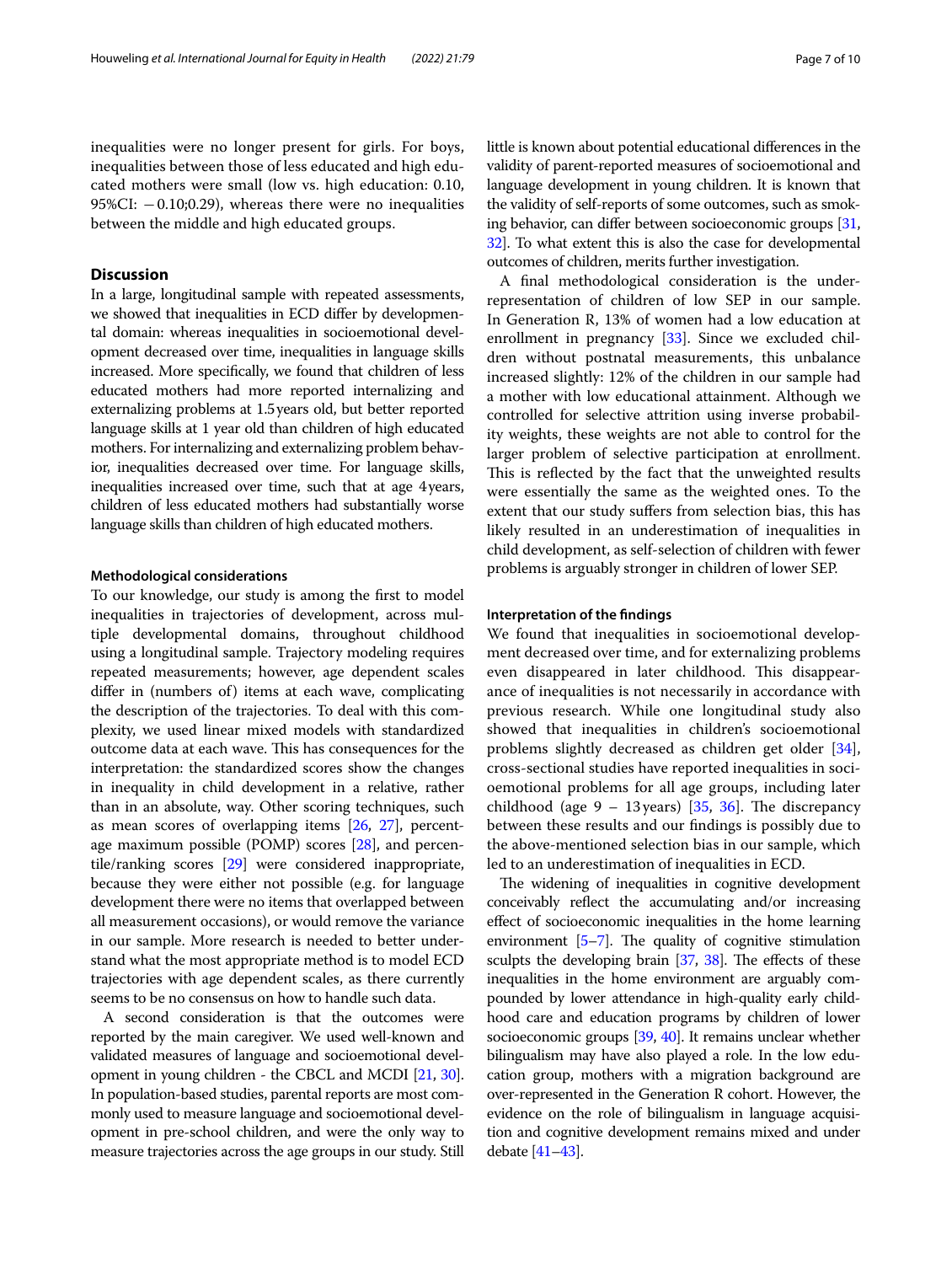Our fnding of contrasting trends in inequality – with decreasing inequalities in socioemotional problems and increasing inequalities in language development (at least until the age of 4 years) – suggests that the infuence of SEP increases or accumulates over time for cognitive outcomes such as language development, but not for socioemotional outcomes. This is in line with cross-sectional findings that SEP is more strongly associated with cognitive than with socioemotional outcomes at around primary school entry [[44](#page-9-0)]. It is important to examine if this trend continues throughout primary and secondary school, or if inequalities in cognitive development narrow during primary and secondary school and/or if inequalities in socioemotional development widen again during adolescence.

#### **Implications and future research**

Our fnding that inequalities in language development emerged at around 2 years of age, and increased over time, implies that children of less educated mothers are already at a cognitive disadvantage in terms of language skills when entering primary school. This is in accordance with previous research [\[16](#page-8-8), [44\]](#page-9-0), and it means that, at least for language development, early – pre-school – intervention is important. Research shows that children who are already at a cognitive disadvantage in early childhood, usually have poorer school success in later childhood, especially when parents are less educated, thereby contributing to the intergenerational transmission of inequality [[45,](#page-9-1) [46](#page-9-2)]. It is important to examine if inequalities in language development continue to widen throughout primary and secondary school. One could hypothesize that inequalities decrease when children enter primary school because it provides a stimulating learning environment, as demonstrated by the efectiveness of early childhood education programs  $[46]$  $[46]$  $[46]$ . The opposite is, however, also possible: inequalities may stabilize or increase, due to socioeconomic diferences in school quality and peer environment [\[47\]](#page-9-3). In general, the fndings discussed above – in combination with existing evidence – suggest the need for programs with strong emphasis on early child development to ensure all children can develop to their full potential.

#### **Conclusions**

Trajectories of inequality in ECD difer by developmental domain: whereas inequalities in socioemotional development decreased over time, inequalities in language development increased. This means that children of mothers with low educational attainment are already at a cognitive disadvantage before entering primary education, providing further evidence that interventions are needed before the age of 4 years.

#### **Abbreviations**

ECD: Early child development; SEP: Socioeconomic position; CBCL: Child Behavior Checklist; MCDI: Minnesota Child Development Inventory; POMP: Percentage maximum possible.

#### **Supplementary Information**

The online version contains supplementary material available at [https://doi.](https://doi.org/10.1186/s12939-022-01675-8) [org/10.1186/s12939-022-01675-8](https://doi.org/10.1186/s12939-022-01675-8).

<span id="page-7-0"></span>**Additional fle 1: Table S1.** Socioeconomic inequalities in motor development (ages 0.5 – 4 years).

#### **Acknowledgements**

We gratefully acknowledge the work that Mara Verheijen has done for this manuscript. The Generation R Study is conducted by the Erasmus Medical Center in close collaboration with the Erasmus University Rotterdam, School of Law and Faculty of Social Sciences, the Municipal Health Service Rotterdam area, Rotterdam, the Rotterdam Homecare Foundation, Rotterdam, and the Stichting Trombosedienst & Artsenlaboratorium Rijnmond (STAR), Rotterdam. We gratefully acknowledge the contribution of general practitioners, hospitals, midwives and pharmacies in Rotterdam. We thank two anonymous reviewers for their helpful comments.

#### **Authors' contributions**

TH, FvL and MV conceptualized the paper, MV and JOG analyzed the data, with support of PJ and TH. TH, MV, FvL, JOG, PJ, PvL, MB, NH contributed to the interpretation of the fndings. MV and TH wrote a frst draft of the manuscript. TH, FvL, JOG, PJ, PvL, MB, NH contributed to revisions of the draft. TH, FvL, JOG, PJ, PvL, MB, NH read and approved the fnal manuscript.

#### **Funding**

This work was supported by a grant from the Netherlands Organization for Health Research and Development (ZonMw) (project No. 531003013). T.A.J. Houweling is fnancially supported by an NWO grant (grant number NWA.1238.18.001), and though a grant awarded by the Norwegian Research Council (project number 288638) to the Centre for Global Health Inequalities Research (CHAIN) at the Norwegian University for Science and Technology (NTNU). P.W. Jansen is member of the SEED Consortium. SEED stands for Social InEquality and its Efects on child Development: A study of birth cohorts in the UK, Germany and the Netherlands (Grant # 462-16-030) and is part of the Dynamics of inequality across the Lifecourse (DIAL) Programme of the EU's New Opportunities for Research Funding Agency Co-operation in Europe (NORFACE) initiative.

#### **Availability of data and materials**

Data described in the manuscript can be made available upon request to <datamanagementgenr@erasmusmc.nl>; requests will be discussed in the Management Team of the Generation R Study.

#### **Declarations**

#### **Ethics approval and consent to participate**

The Generation R Study was approved by the Medical Ethical Committee of the Erasmus Medical Center, Rotterdam. Both parents signed a written consent for their child being part of the study at each new wave.

#### **Consent for publication**

Not applicable.

#### **Competing interests**

The authors declare that they have no competing interests

#### **Author details**

<sup>1</sup> Department of Public Health, Erasmus MC, University Medical Center Rotterdam, Rotterdam, The Netherlands. <sup>2</sup> Department of Public Administration and Sociology, Erasmus University Rotterdam, Rotterdam, The Netherlands.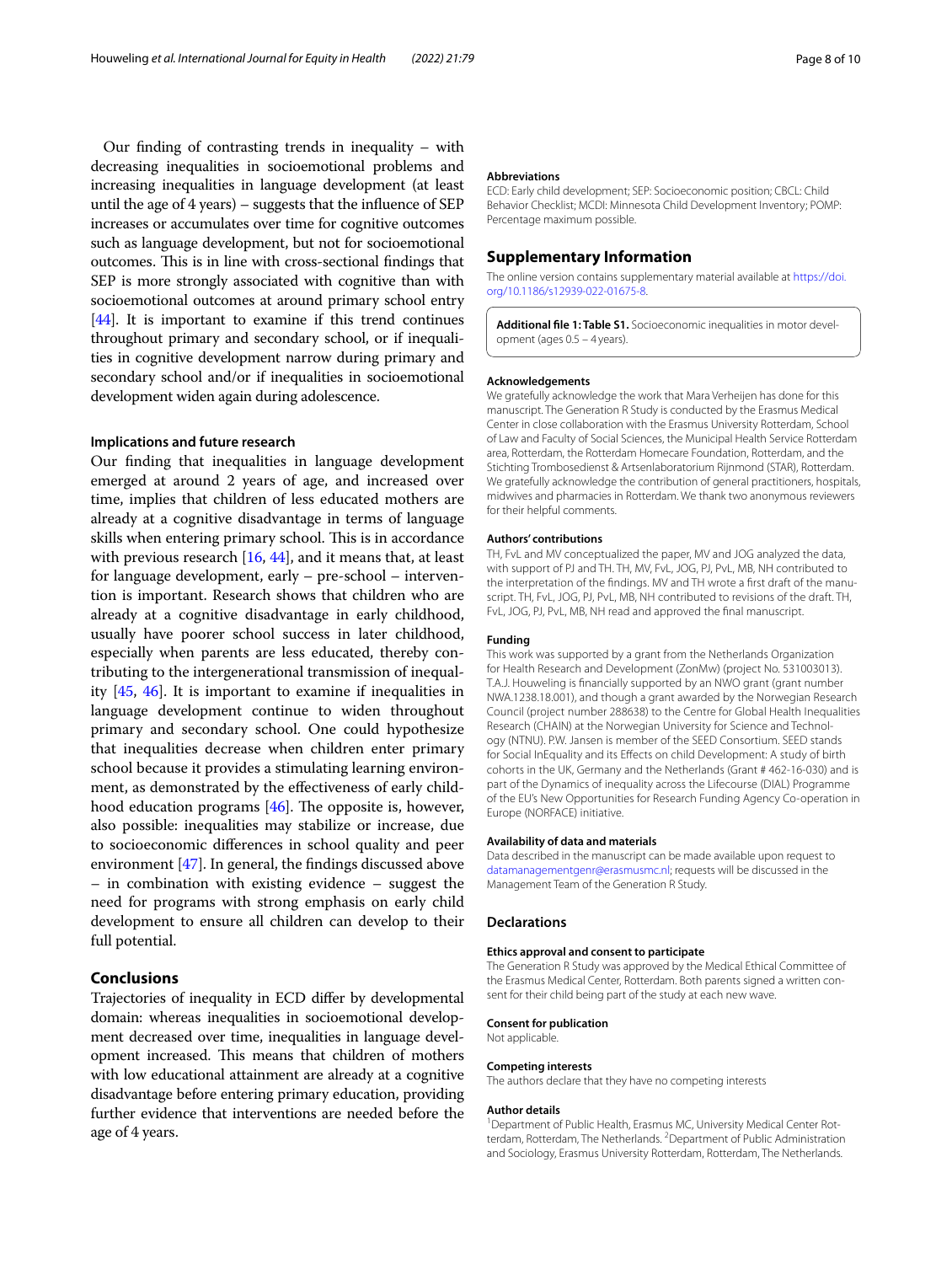<sup>3</sup>The Generation R Study Group, Erasmus MC, University Medical Center Rotterdam, Rotterdam, The Netherlands. <sup>4</sup> Department of Child and Adolescent Psychiatry/Psychology, Erasmus MC, University Medical Center Rotterdam, Rotterdam, The Netherlands. <sup>5</sup> Department of Psychology, Education and Child studies, Erasmus University Rotterdam, Rotterdam, The Netherlands. <sup>6</sup>Department of Clinical, Neuro, and Developmental Psychology, Vrije Universiteit Amsterdam, Amsterdam, The Netherlands. <sup>7</sup> Amsterdam Public Health Research Institute, Amsterdam, The Netherlands. <sup>8</sup> Research Center Urban Talent, Rotterdam University of Applied Sciences, Rotterdam, The Netherlands. 9 <sup>9</sup> Department of Human Geography and Spatial Planning, Utrecht University, Utrecht, The Netherlands.

# Received: 21 February 2022 Accepted: 2 May 2022<br>Published online: 07 June 2022

#### **References**

- <span id="page-8-0"></span>1. Hertzman C, Siddiqi A, Hertzman E, Irwin LG, Vaghri Z, Houweling TAJ, et al. Tackling inequality: get them while they're young; 2010.
- <span id="page-8-9"></span>2. CSDH. In Closing the gap in a generation: health equity through action on the social determinants of health: final report of the commission on social determinants of health. Geneva: World Health Organization; 2008.
- <span id="page-8-5"></span>3. Pillas D, Marmot M, Naicker K, Goldblatt P, Morrison J, Pikhart H. Social inequalities in early childhood health and development: a Europeanwide systematic review. Pediatr Res. 2014;76:418–24.
- <span id="page-8-1"></span>4. Schoon I, Nasim B, Sehmi R, Cook R. The impact of early life skills on later outcomes: report for the OECD (early childhood education and care). London: UCL Insittute of Education; 2005.
- <span id="page-8-2"></span>5. ECDKN. Total environment assessment model for early child development. Evidence report. Background document of the early child development knowledge network of the commission on social determinants of health. Geneva: World Health Organization; 2007.
- <span id="page-8-3"></span>6. Byford M, Kuh D, Richards M. Parenting practices and intergenerational associations in cognitive ability. Int J Epidemiol. 2012;41:263–72.
- <span id="page-8-4"></span>7. Hernandez-Alava M, Popli G. Children's development and parental input: evidence from the UK millennium cohort study. Demography. 2017;54:485–511.
- <span id="page-8-6"></span>8. Fernald A, Marchman VA, Weisleder A. SES diferences in language processing skill and vocabulary are evident at 18 months. Dev Sci. 2013;16:234–48.
- 9. Dearing E, McCartney K, Taylor BA. Change in family income-to-needs matters more for children with less. Child Dev. 2001;72:1779–93.
- 10. Ginsborg J. The efects of socio-economic status on children's language acquisition and use. In: Clegg J, Ginsborg J, editors. Language and social disadvantage: theory into practice. Chichester: Wiley; 2006. p. 9-27.
- 11. Walker D, Greenwood C, Hart B, Carta J. Prediction of school outcomes based on early language production and socioeconomic factors. Child Dev. 1994;65:606–21.
- 12. Kalff AC, Kroes M, Vles JSH, Hendriksen JGM, Feron FJM, Steyaert J, et al. Neighbourhood level and individual level SES efects on child problem behaviour: a multilevel analysis. J Epidemiol Community Health. 2001;55:246–50.
- 13. Nicholson JM, Lucas N, Berthelsen D, Wake M. Socioeconomic inequality profiles in physical and developmental health from 0–7 years: Australian National Study. J Epidemiol Community Health. 2012;66:81–7.
- 14. McPhillips M, Jordan-Black JA. The effect of social disadvantage on motor development in young children: a comparative study. J Child Psychol Psychiatry. 2007;48:1214–22.
- <span id="page-8-7"></span>15. Ferreira L, Godinez I, Gabbard C, Vieira JLL, Caçola P. Motor development in school-age children is associated with the home environment including socioeconomic status. Child Care Health Dev. 2018;44:801–6.
- <span id="page-8-8"></span>16. Feinstein L, Jerrim J, Vignoles A, Goldstein H, French R, Washbrook E, et al. Social class diferences in early cognitive development debate. Longitudinal Life Course Stud. 2015;6:332–77.
- <span id="page-8-10"></span>17. Kaplan GA, Turrell G, Lynch JW, Everson SA, Helkala EL, Salonen JT. Childhood socioeconomic position and cognitive function in adulthood. Int J Epidemiol. 2001;30:256–63.
- <span id="page-8-11"></span>18. Guryan J, Hurst E, Kearney M. Parental education and parental time with children. J Econ Perspect. 2008;22:23–46.
- <span id="page-8-12"></span>19. Kooijman MN, Kruithof CJ, van Duijn CM, Duijts L, Franco OH, van Ijzendoorn MH, et al. The generation R study: design and cohort update 2017. Eur J Epidemiol. 2016;31:1243–64.
- <span id="page-8-13"></span>20. Ireton H, Thwing E. Minnesota child development inventory. Minneapolis, Minnesota: Behavior Science Systems; 1972.
- <span id="page-8-14"></span>21. Achenbach TM. Manual for the Child Behavior Checklist/4-18 and 1991 profle. Burlington: University of Vermont, Department of Psychiatry; 1991.
- <span id="page-8-15"></span>22. Netherlands CBoS: Standaard onderwijsindeling 2016. 2018.
- <span id="page-8-16"></span>23. Singer JD, Willett JB. Applied longitudinal data analysis: Modeling change and event occurrence. Oxford: Oxford University Press; 2003.
- <span id="page-8-17"></span>24. Shek DTL, Ma C. Longitudinal data analyses using linear mixed models in SPSS: concepts, procedures and illustrations. Sci World J. 2011;11:42–76.
- <span id="page-8-18"></span>25. Weuve J, Tchetgen EJT, Glymour MM, Beck TL, Aggarwal NT, Wilson RS, et al. Accounting for bias due to selective attrition: the example of smoking and cognitive decline. Epidemiology (Cambridge, Mass). 2012;23:119.
- <span id="page-8-19"></span>26. Bongers IL, Koot HM, Van der Ende J, Verhulst FC. The normative development of child and adolescent problem behavior. J Abnorm Psychol. 2003;112:179.
- <span id="page-8-20"></span>27. Miner JL, Clarke-Stewart KA. Trajectories of externalizing behavior from age 2 to age 9: relations with gender, temperament, ethnicity, parenting, and rater. Dev Psychol. 2008;44:771.
- <span id="page-8-21"></span>28. Moeller J. A word on standardization in longitudinal studies: don't. Front Psychol. 2015;6:1389.
- <span id="page-8-22"></span>29. Conti-Ramsden G, St Clair MC, Pickles A, Durkin K. Developmental trajectories of verbal and nonverbal skills in individuals with a history of specifc language impairment: from childhood to adolescence. J Speech Lang Hear Res. 2012;55(6):1716–35.
- <span id="page-8-23"></span>30. Ireton H, Glascoe FP. Assessing children's development using parents' reports: the child development inventory. Clin Pediatr. 1995;34:248–55.
- <span id="page-8-24"></span>31. Wagenknecht LE, Burke GL, Perkins LL, Haley NJ, Friedman GD. Misclassifcation of smoking status in the CARDIA study: a comparison of self-report with serum cotinine levels. Am J Public Health. 1992;82:33–6.
- <span id="page-8-25"></span>32. Parna K, Rahu M, Youngman LD, Rahu K, Nygard-Kibur M, Koupil I. Selfreported and serum cotinine-validated smoking in pregnant women in Estonia. Matern Child Health J. 2005;9:385–92.
- <span id="page-8-26"></span>33. Jaddoe VWV, Mackenbach JP, Moll HA, Steegers EAP, Tiemeier H, Verhulst FC, et al. The generation R study: design and cohort profle. Eur J Epidemiol. 2006;21:475.
- <span id="page-8-27"></span>34. Meyrose A-K, Klasen F, Otto C, Gniewosz G, Lampert T, Ravens-Sieberer U. Benefts of maternal education for mental health trajectories across childhood and adolescence. Soc Sci Med. 2018;202:170–8.
- <span id="page-8-28"></span>35. Reiss F. Socioeconomic inequalities and mental health problems in children and adolescents: a systematic review. Soc Sci Med. 2013;90:24–31.
- <span id="page-8-29"></span>36. Bøe T, Øverland S, Lundervold AJ, Hysing M. Socioeconomic status and children's mental health: results from the Bergen child study. Soc Psychiatry Psychiatr Epidemiol. 2012;47:1557–66.
- <span id="page-8-30"></span>37. Brito NH, Noble KG. Socioeconomic status and structural brain development. Front Neurosci. 2014;8:276.
- <span id="page-8-31"></span>38. Hackman DA, Farah MJ, Meaney MJ. Socioeconomic status and the brain: mechanistic insights from human and animal research. Nat Rev Neurosci. 2010;11:651–9.
- <span id="page-8-32"></span>39. EU Education AaCEA. Equity in school education in Europe structures, policies and student performance Eurydice report. Luxembourg: Publications Office of the European Union; 2020.
- <span id="page-8-33"></span>40. Roeters A, Bucx F. Kijk op kinderopvang: Hoe ouders denken over de betaalbaarheid, toegankelijkheid en kwaliteit van kinderopvang. Den Haag: Sociaal en Cultureel Planbureau; 2018.
- <span id="page-8-34"></span>41. Adesope OO, Lavin T, Thompson T, Ungerleider C. A systematic review and Meta-analysis of the cognitive correlates of bilingualism. Rev Educ Res. 2010;80:207–45.
- 42. Lehtonen M, Soveri A, Laine A, Järvenpää J, de Bruin A, Antfolk J. Is bilingualism associated with enhanced executive functioning in adults? A meta-analytic review. Psychol Bull. 2018;144:394–425.
- <span id="page-8-35"></span>43. de Bruin A, Treccani B, Della Sala S. Cognitive advantage in bilingualism: an example of publication Bias? Psychol Sci. 2014;26:99–107.